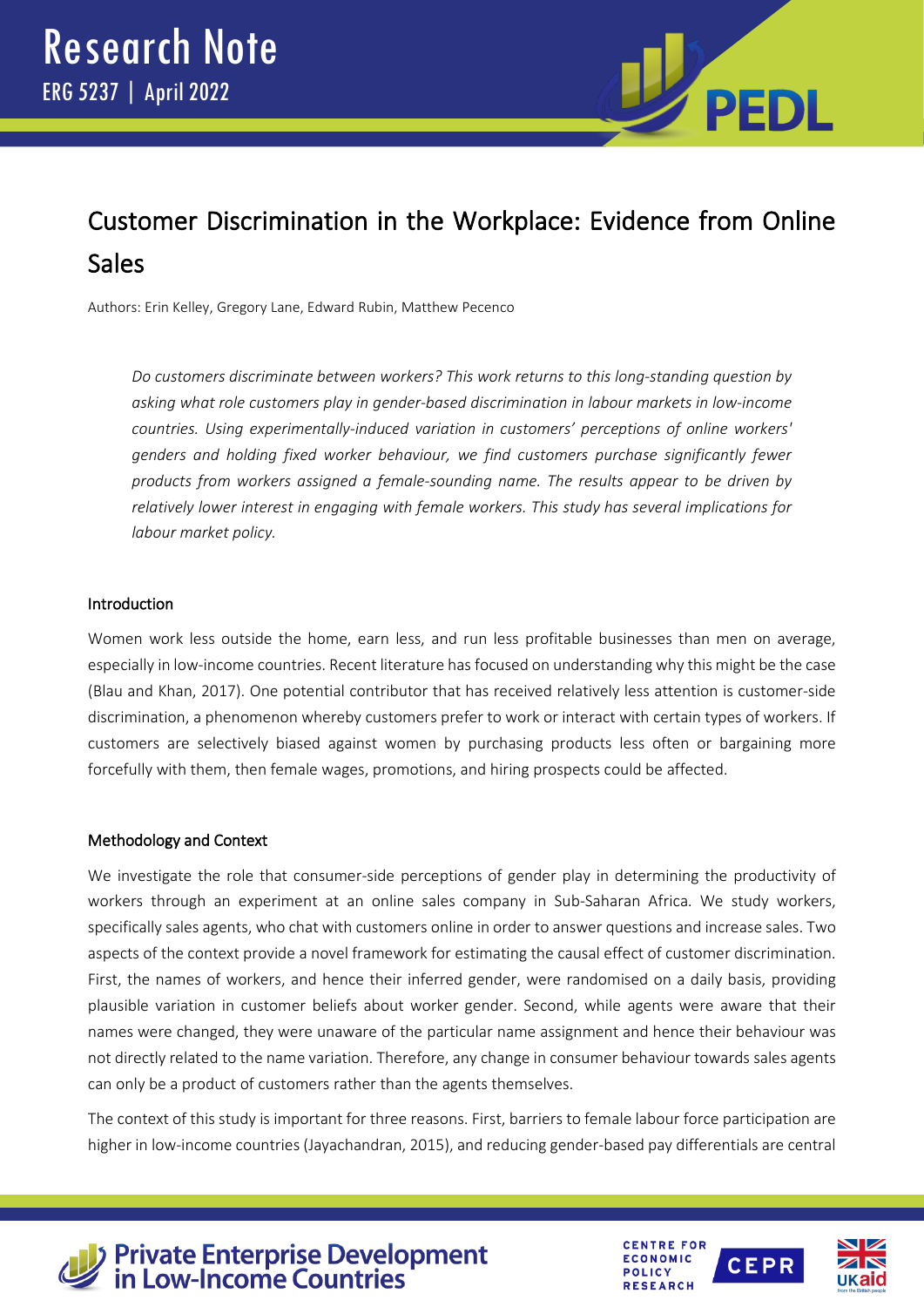policy goals for governments and international in- situations alike (Bank, 2011; O'Donnell et al., 2020). Second, in Sub-Saharan Africa the high prevalence of conservative social norms that favour men over women as economic agents and business owners may contribute to heightened gender discrimination by customers. For example, data from The World Bank Development Indicators (WDI) show that households in Sub-Saharan Africa are more likely to agree that men make better business leaders than women and that women have no say in decisions on large household purchases (Jayachandran, 2015). Such norms may contribute to higher rates of customer discrimination. Finally, the service sector is growing across the continent, which makes issues related to gender-based differences in customer interactions increasingly relevant.

# Findings and Policy Impact

We find that when sales agents are assigned a female sounding name, the likelihood of customers making any purchase falls markedly. Customers also purchase fewer total products, and the total value of their purchases fall. An exploration of mechanisms suggests these results are most consistent with customer disinterest with working with female agents, rather than differential bargaining or openly negative behaviour.

The results have a number of implications. First, these results suggest that female sales agents in our context may be more productive than their male counterparts if we hold fixed customer behaviour. This speaks to the "twice as hard" phenomenon whereby members of a discriminated group need to perform better than their counterparts in order to maintain their position in the workplace (Sofoluke and Sofoluke, 2021).

Second, workplace policies that give equal pay for equal work may not fully correct for the discrimination women face in light of customer discrimination. This is especially relevant in the service industry where employee pay is often tied to output (the number of sales, for example) through piece-rate wages. These results also imply that employers/institutions may have to take additional measures so that women don't feel compelled to create an online presence that obscures their identity.

Finally, these results speak to barriers that women may face in the labour market in Sub-Saharan Africa. Like many regions around the world, significant gender disparities exist in the formal sector, where the share of women who work full-time for an employer is below 15 per cent (Klugman and Twigg, 2016). At the same time, there exists a variety of models and empirical studies suggesting that improvements in gender parity can result in significant economic growth (World Economic, 2017). Governments across the continent are recognising this and have spearheaded a number of initiatives to address these issues, including powerful provisions supporting gender equality. Our paper provides additional evidence on an understudied barrier that institutions should address when designing policy responses.

#### Moving Forward

Moving forward the team is interested in investigating the extent to which customer side discrimination is exacerbated by the industry where workers operate, and by customers characteristics (including gender).



> Private Enterprise Development<br>
in Low-Income Countries